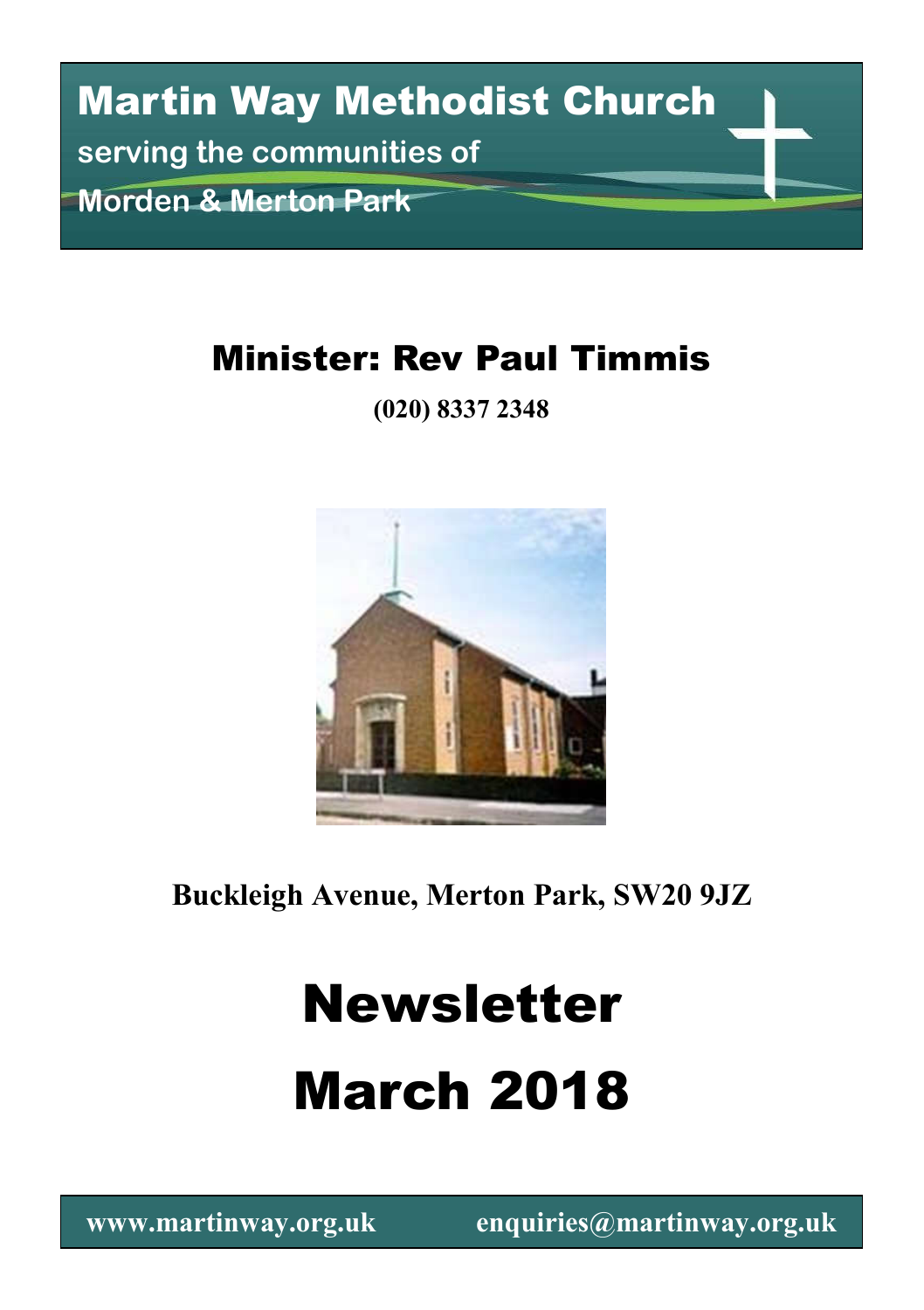#### MINISTER'S LETTER

As many of you know, I am on sabbatical from 5th March until 5th June. What you might not be fully aware of, however, is what this means and entails.

With its source in the Hebrew word, shabbat  $(w_1, w_2)$ i.e. Sabbath, a sabbatical is a rest from work, or a break, often lasting from two months to a year. Within



the Methodist Church the period is three months and it is first awarded to ministers after they have served for ten years and then, subsequently, every seven years. (You might recall that I enjoyed my first one in 2011).

Sabbaticals are increasingly being used by different types of organisations because they are recognised as a way to re-energise people by allowing them to explore a different aspect of their work or undertake some form of study. Few organisations, however, make them compulsory as the Church has done for ordained ministers.

Sabbaticals were introduced, and made compulsory, to help to prevent burn out and reduce stress amongst presbyters and deacons. They are also a part of all ministers' continuing development; a time for refreshment and renewal, a time to be able to hear the still small voice of God.

A sabbatical is understood by the Church to be a gift from the Church to all presbyters and deacons. It is intended that during this 'time of grace' ministers will do something different which will inform and perhaps re-enthuse them in their ministry.

My hope and intention for the coming months is very much to enjoy time with my family and friends, to return to the church community I spent some time with during my last sabbatical (returning also to questions that emerged for me during that time) and to prepare myself (as much as I can) for Superintendency - something that, subject to Conference, I am to embark upon in September 2018.

Needless to say, I am looking forward to my sabbatical. It will be strange not completing the journey through Lent, Holy Week and Easter with you.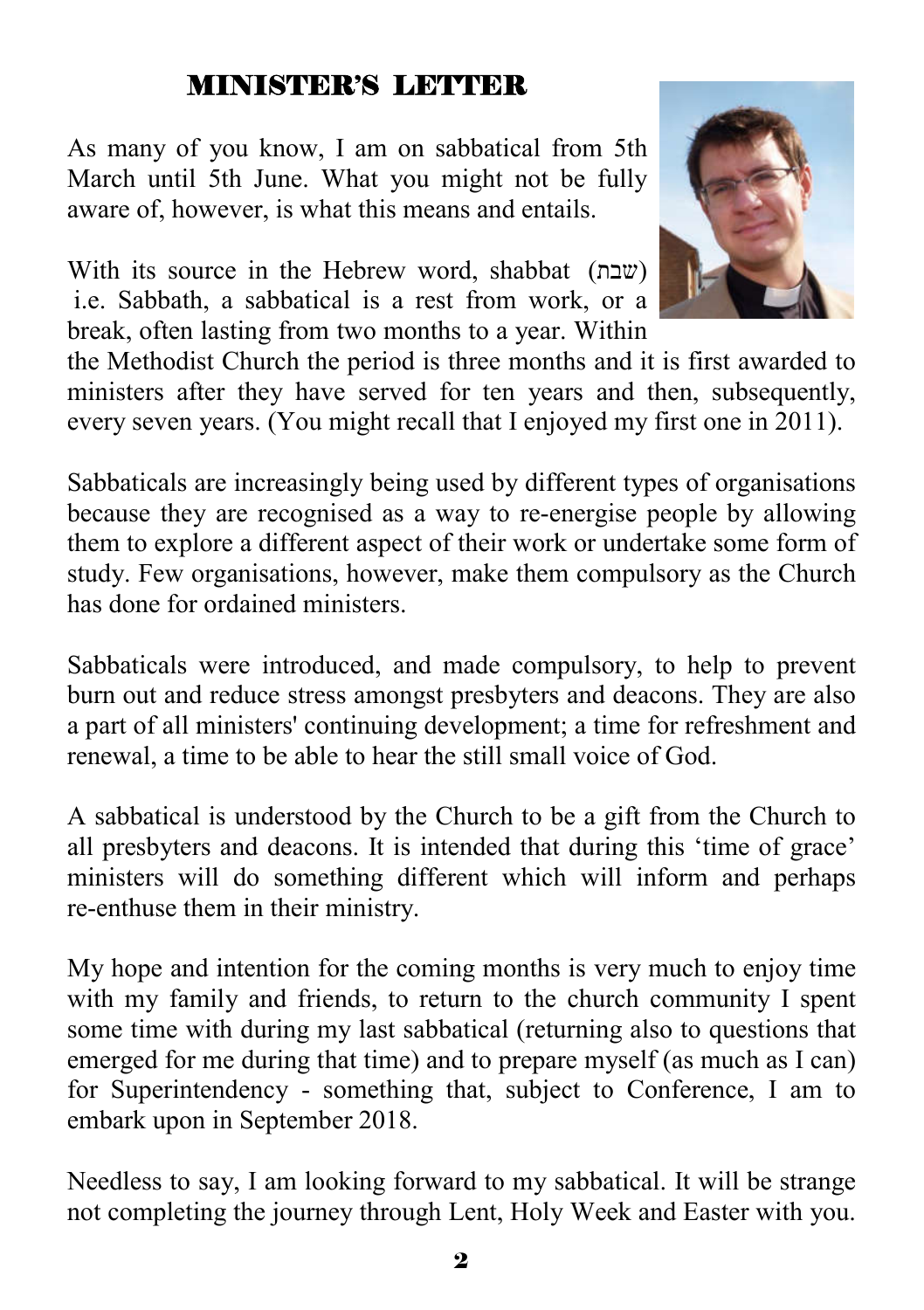It will be difficult to cut myself off from both church communities of which I am a part for such a length of time - not knowing what is happening in your lives, not being able to respond to situations that usually I'd be called to enter into. It isn't forever though and one thing I know from past experience is that a sabbatical tends to fly by.

In a strange quirk of fate, it seems that, at Martin Way at least, I won't be missing too many meetings! The way my sabbatical has fallen this time means that it sits neatly between the round of meetings that takes place early in the New Year and the next one in early summer. It seems that those of you who attend and participate in such meetings will enjoy a kind of sabbatical yourselves. Enjoy your free evenings - perhaps use them to do something different, to re-energise yourself, to spend time listening for that still small voice of God, that, when we meet again you too will have been re-enthused ready for all that lies ahead as we seek to respond to and serve God in this place. Please know that, in the meantime, you will continue to be held in my prayers as I am more than aware that I, and my family, will be in many of yours.



#### VOLUNTEERS FOR THE NEW ROTA

A new rota for March to May2018 has been placed on the Notice board on the ramped corridor just as you enter the church. There are many lonely slots looking for volunteers to take care of them.

If you feel that you could help take part in our Sunday morning fellowship by stewarding, welcoming people as they come in or preparing and serving refreshments then consult your diary and enter your name against the slots you would like to adopt.

If you would like to find out more about what is involved then ask one of the regulars - you will be playing a vital part in our ministry.

Thank you.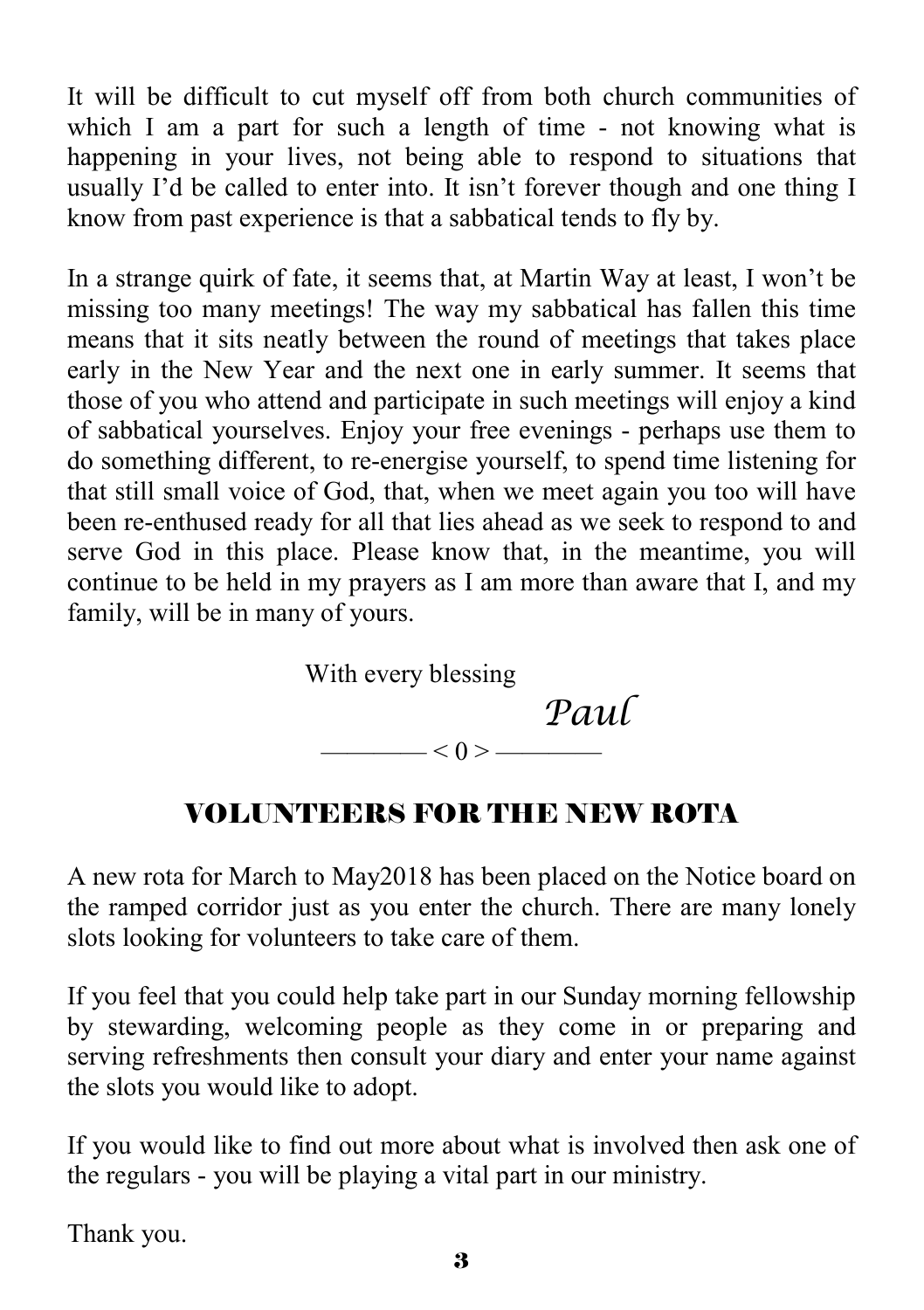#### An Extreme Audience

 *Taken from: Extreme devotion, the voice of the martyrs from the co-authors of Jesus freaks. Serious followers of Jesus pay a price, and extreme followers often pay the ultimate price. Each story is true.*

#### **ROMANIA: PASTOR RICHARD WURMBRAND**

Even when Romanian pastor Richard Wurmbrand was placed in a solitary prison devoid of light and sound, he continued to preach to an unseen audience.

 After his miraculous release from prison and his eventual migration to the United States, Pastor Wumbrand wrote several books describing his prison experience and the sermons that he composed and memorised while in solitary confinement. After a few years, he received this letter:

#### Dear Pastor Wurmbrand,

 I was raised in a godly home, but I strayed and eventually ended up in prison here in Canada. I wanted to return to God but didn't know how, so I prayed, "God, if somewhere in the world there is another lonely prisoner who knows you, please bring me his thoughts," I heard an inner voice telling me to sit quietly and confidently and that God would reach me.

 Miraculously, night after night I began hearing a kind of sermon that seemed to come from far away. I repented, and after my release from prison, I ran across your book, Sermons in Solitary Confinement, in a Christian bookstore. I immediately recognised these sermons as the same ones I had heard in prison. Thank you for delivering them!

 Pastor Wurmbrand received two other letters from different countries that contained nearly identical stories, truly, angels had carried the sermons to others crying out to God.

*It is said that Christians often leave angels unemployed because of their lack of faith. Too often believers are content to live good lives with occasional blessings. But God longs to give us more than what is good for us. He longs to bring us to better things than even what is best; however, he has reserved his best blessings for those who ask in faith. Why should we ask God if he already knows our needs? We must ask in faith to demonstrate our dependence on him. Have you been content with the good things God has given to you? Then ask in faith for better. Settle for nothing less than his best in your life.*

You do not have, because you do not ask God. (James 4:2)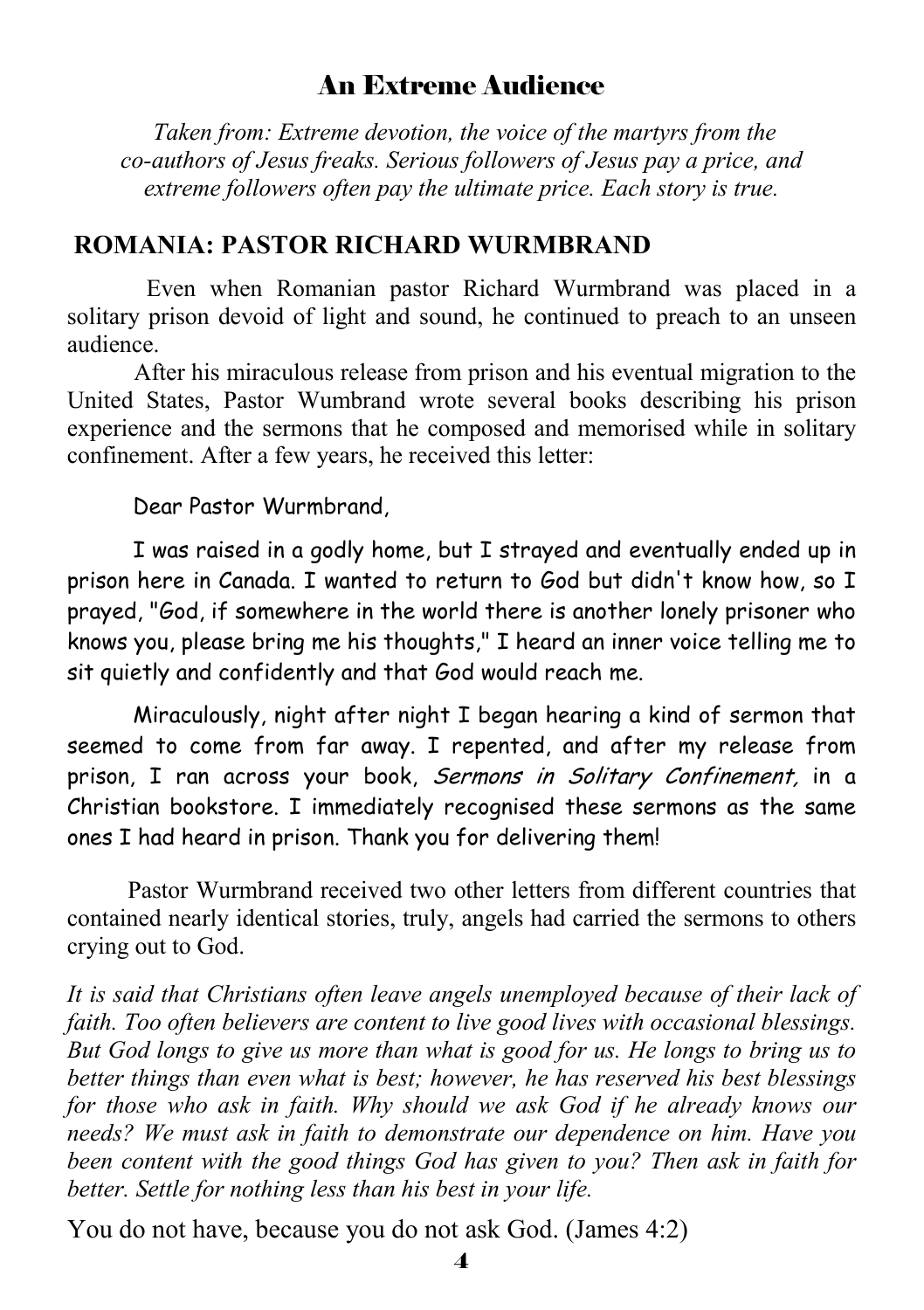#### NO BED?! NO BEDDING?!

*After a month's treatment, a patient was discharged from hospital to his new flat and was found sleeping on 2 towels on the floor.*

*A young mother with a baby, a victim of domestic violence, found herself in a bleak, empty flat in an area of London where she knew no one. She had no cot or bedding and only a few clothes for her baby*

*An 18 year old with no family support was moving out of a hostel into her own studio flat – but she had no bed or bedding.*

*A young boy had been sharing his mother's bed for months after their eviction/ emergency move to new accommodation. What excitement when at last he could sleep in his own single bed with bedding specially chosen for him.*

These are just 4 of the local situations that Christian CARE's Baby, Children's and Household Project helped to transform in 2107. This is the fastest-growing area of the charity's work. Social Workers, Family Support Workers, Health Visitors, Hospital Case Workers, Mental Health Staff, Homeless Charity Key Workers as well as Christian CARE befrienders are referring families for help with an average of 10 cases a month. In many cases the requests represent a sudden emergency. The demand for bedding alone has now increased to the point where it represents 50% of the requests for help.

Barbara Moreland, who started the Project  $5\frac{1}{2}$  years ago and has developed the work so effectively, is now looking to find others to offer some occasional help:

- A volunteer with a little storage space in a spare bedroom who could store sealed packs of washed and ironed bedding ready for distribution by one of our 'Drive and Drop' team.
- A volunteer to shop eg at Argos for any duvets and pillows or cot mattresses required. For reasons of hygiene we buy new – all costs would be refunded.
- A volunteer with a little storage space who could store pre-sorted packs of washed and baby clothes, toddler clothes and baby bedding.

This would enable us to respond quickly to emergencies. We have a Drive and Drop team of drivers ready and waiting who could collect up and deliver the items.

> *For further information contact:*  Barbara on 020 8542 3427 or bmoreland43@gmail.com Or at The Christian CARE Office on 020 3302 0181 christiancaremerton@gmail.com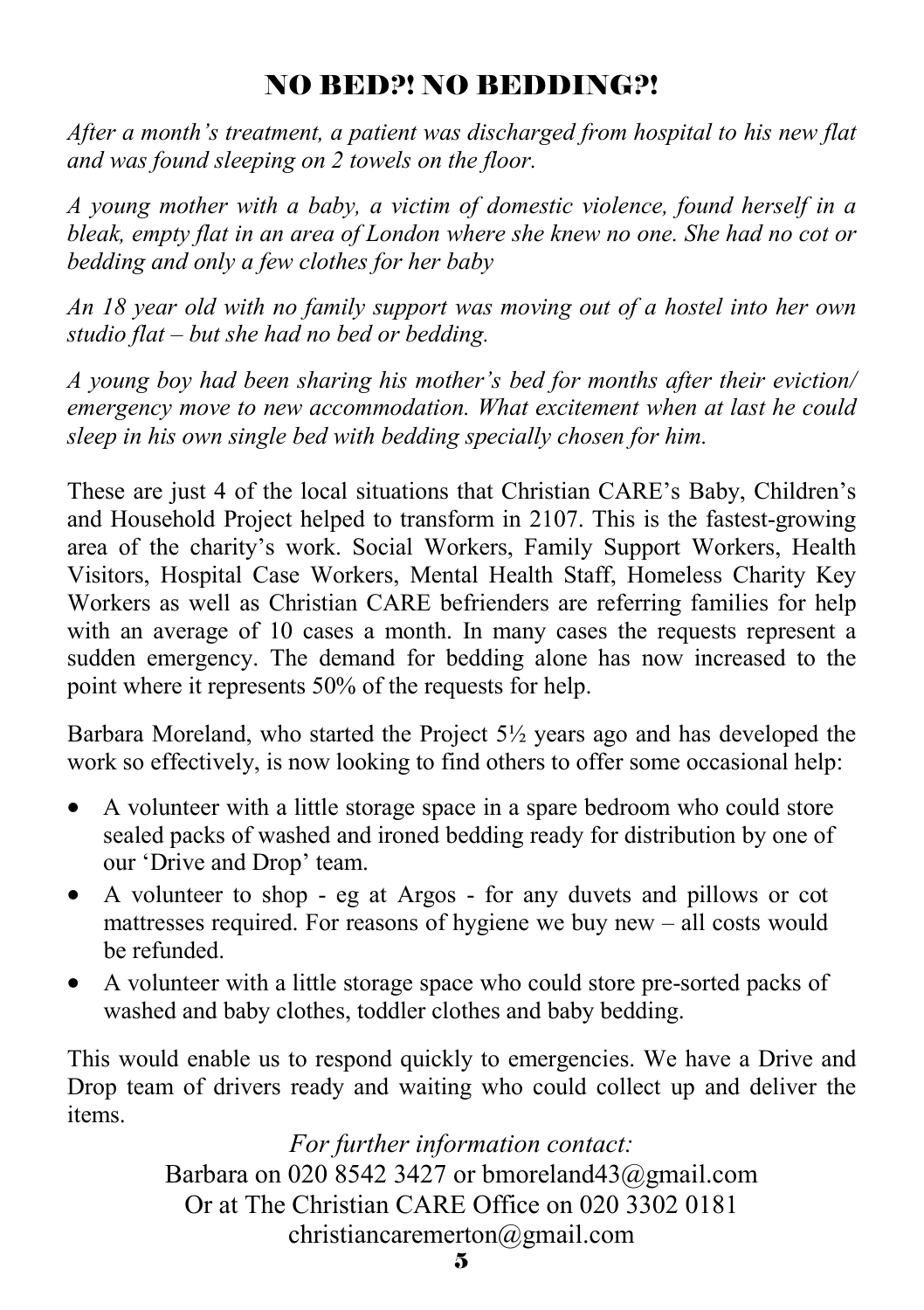#### EYES WIDE OPEN

*Sharing moments all around us in pictures.*

Tuesday night Coffee and Chat Sharing in Eileen's Birthday



*Please submit your images, digital photographs or scanned artwork to Andrew (Newsletter Editor) at roife@hotmail.co.uk. Every picture tells a story (or so they say) but if you want to add just a few words to accompany your image, please do.*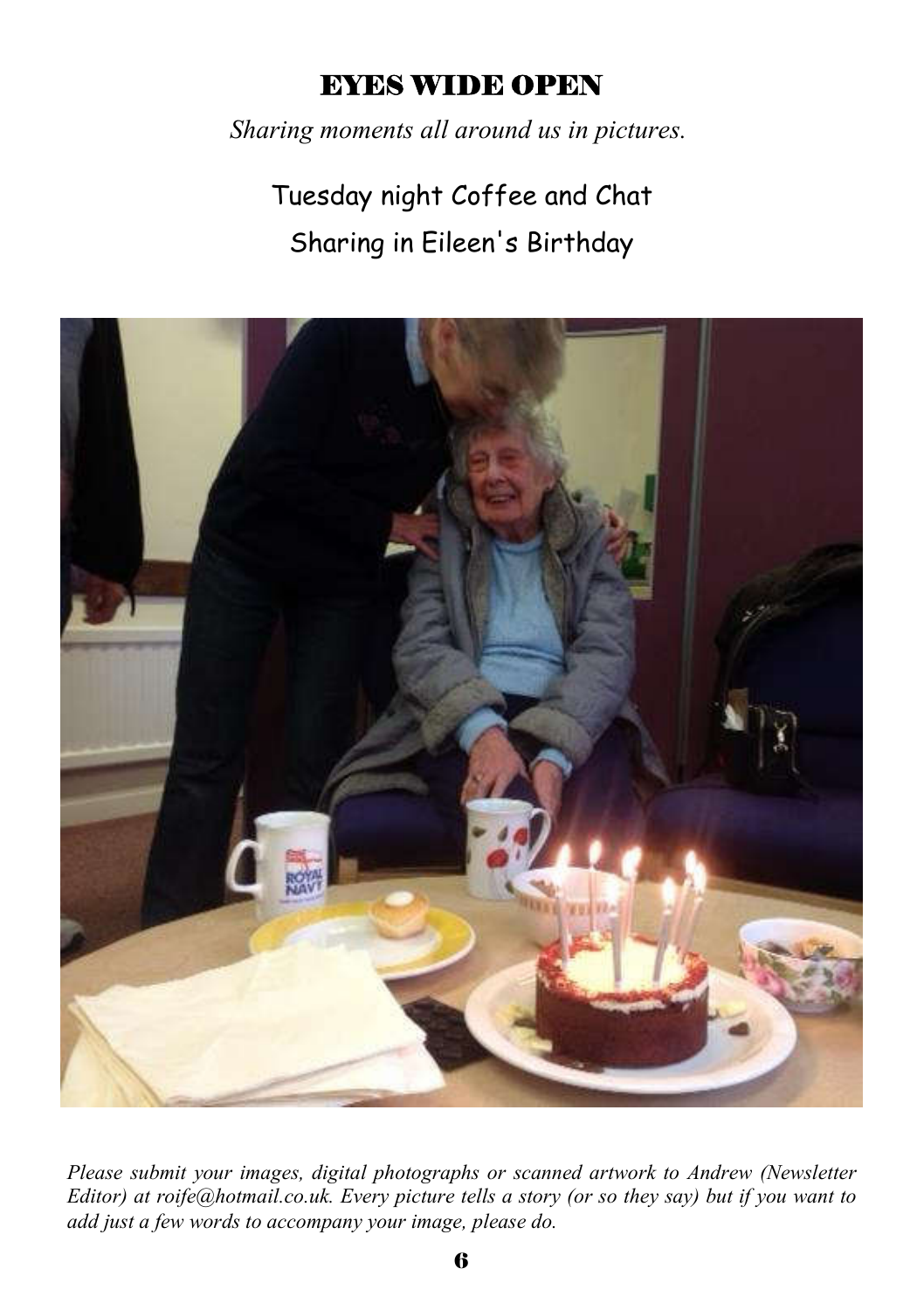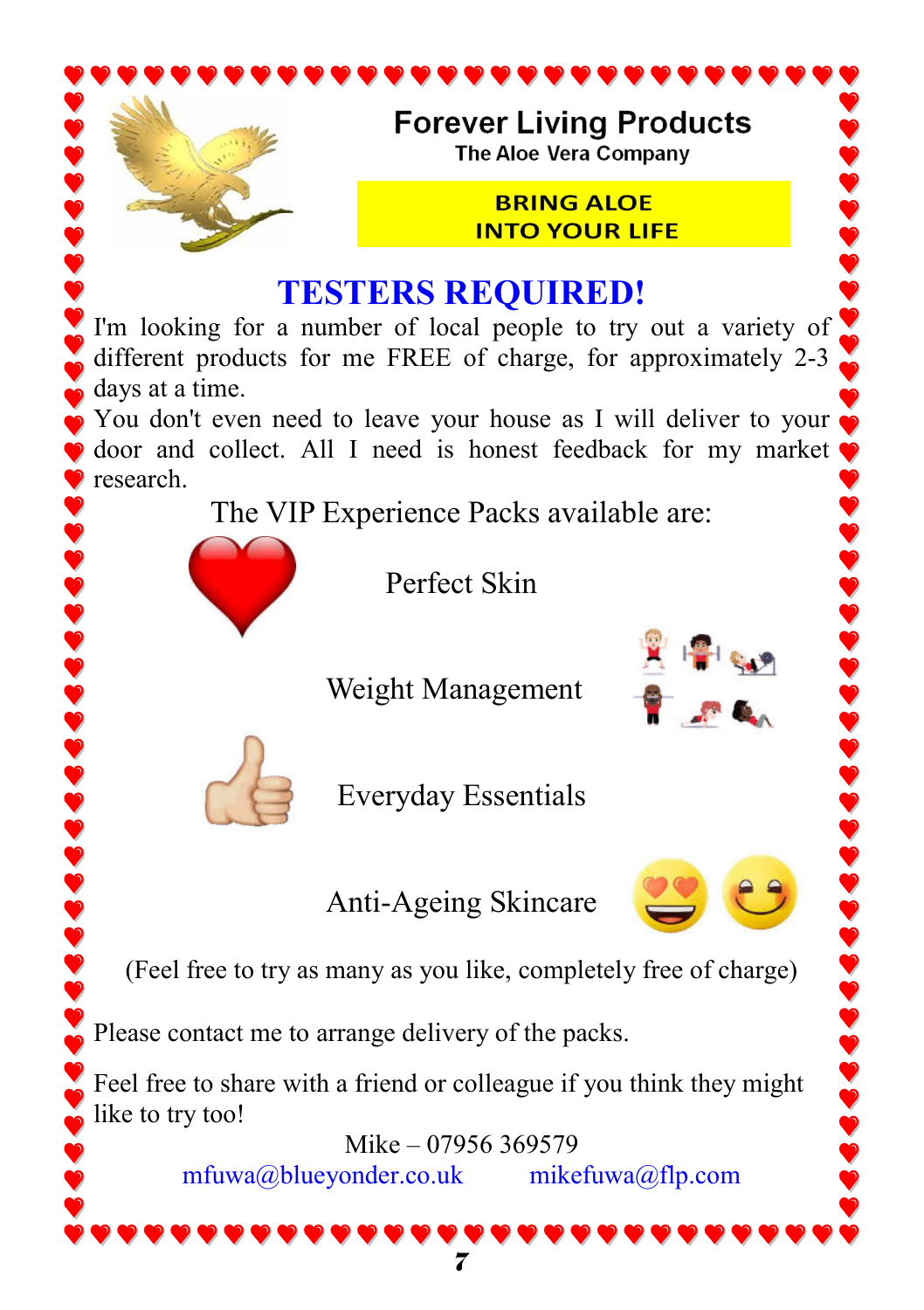#### Church Family News Congratulations

Jason Hillhouse took part in his primary schools annual "Hillcross has got talent" contest. Jason made it through the auditions and the semi final all the way to the final where he performed his magic show to the whole school! (over 600 kids!)

He didn't win but was a great honour to get to the finals (only 1child per year) and very proud of his courage and confidence.



#### Bon Voyage

The Harker family are uprooting themselves to Yorkshire at the end of March. So recently the Sunday Club held an informal lunch with activities for the all the youngsters. We wish Ruth, Martin, Nathan and Grace all the very best with their move and their new home away from London.

Another person who is also leaving to pastures new is Pauline Riley. She will be moving to Lincoln to be nearer her family. We wish her well and every happiness in her new home.



#### **Welcome**

The first Sunday in March will see the baptism of Harry James Bucknell. His mum and dad are Lauren and James. His sister is Chloe, who was baptised at Martin Way a few years ago.



#### Thank you

Adriana and Andrew Fox would like to thank all those who offered support and prayers for Adriana's mother, Czesława, over her short battle with cancer and the continued support and prayers following her death on 9th February.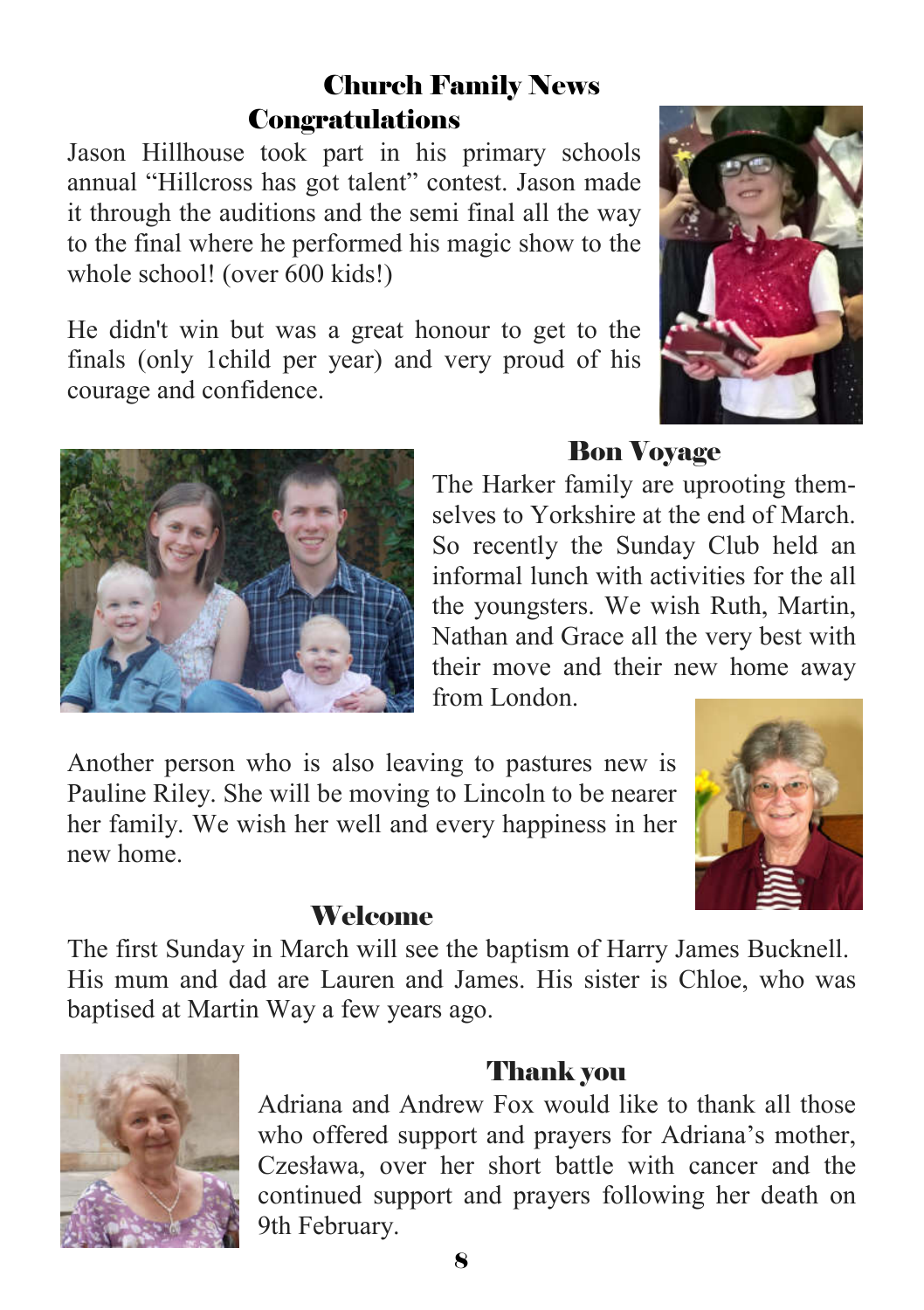

#### February Update from CSW

*May your deeds be shown to your servants, your splendour to their children. May the favour of the Lord our God rest on us; establish the work of our hands for us— yes, establish the work of our hands.* (Psalm 90:16-17)

José lives in Mexico. He was driven out of his home because his parents refused to denounce their Protestant beliefs. He lost everything: his belongings, his home, and his school. All he wants to do is finish his lessons and see his friends again, but he can't. All because of his religion.

Time and again during our work, we encounter children like José who are being denied an education because of their faith, or the faith of their parents. Our new campaign, Faith and a Future, is aimed at changing this: because every child deserves a future.

This is why it's so important that we pray for this campaign: it's one of the most ambitious we've ever attempted and its effects will be far-reaching and change the lives of so many people. Faith and a Future urgently needs your prayers: and we know that you'll pray with us.

Please pray:

- For God's blessing on the launch of our Faith and Future report in Parliament in early March
- That the report would be used to inform and change international policy
- For God to comfort children like José, and provide opportunities for them to resume their education.

#### **Egypt:**

Thank you for praying for Egypt faithfully over the years. Though the situation there remains challenging, we know that our consistent entreaties to God mean so much to those we pray for, and make a significant difference in the lives of those who are suffering. This week, please join us in bringing Egypt to God in prayer once more.

Please pray for the family of Father Samaan Shahata Rizkallah, the Coptic priest who was murdered in October. Also pray for the families of the victims of the attack on the Church of St Mina in Helwan, where nine people were killed in December, including a Muslim member of the security forces guarding the church.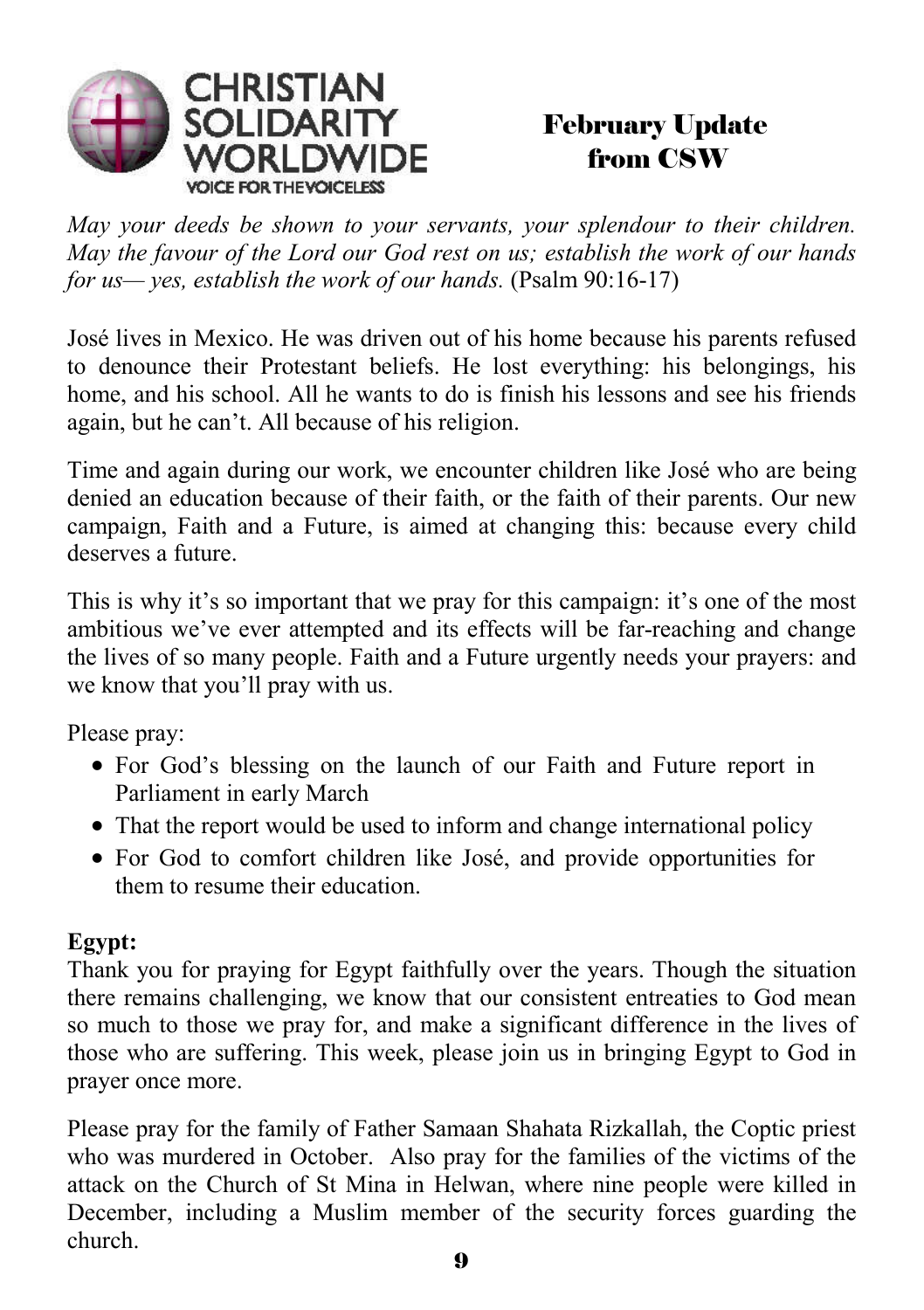15 February marked three years since 21 Christians were beheaded by IS on a Libyan beach. A new church has been consecrated in their memory in Minya in Upper Egypt. The Cathedral of the Martyrs of the Faith was built by engineers from the Egyptian military and paid for by the government. Thank God for this encouraging development in an area where sectarian violence regularly erupts following rumours of new church buildings.

The Coptic community is not alone in facing discrimination: Shi'a Muslims, Baha'i adherents, atheists and others also face varying levels of social and official pressure and harassment because of their religious beliefs. Please pray that Egypt would become a country where all its citizens enjoy equality and peace.

February saw the launch of Operation Sinai 2018, a military campaign aimed at destroying Islamic State (IS, Daesh) strongholds. In response, IS is calling for increased attacks on government targets, Christians and tourists. Pray for protection for vulnerable groups and for an effective counter terrorism campaign that safeguards civilians.

The run up to the presidential elections scheduled for 26-28 March has been marred by increasing repression. Five credible candidates were either arrested or pressured to withdraw, and NGOs accuse the government of failing to meet even the minimum requirements for free and fair elections. Pray Psalm 127 over the leadership, and for peace, reconciliation and God's wisdom and grace on all parties.

*'The Lord himself goes before you and will be with you; he will never leave you nor forsake you. Do not be afraid; do not be discouraged.'* Deuteronomy 31:8. Pray this verse over Egypt today.

*Heavenly Father, we bring the nation of Egypt before you, asking that you comfort all who are mourning, assist all who face pressure and harassment on account of their faith, defeat the forces of terrorism and heal every division in the land. Amen.*

For more information go to:

www.facebook.com/cswuk/ https://twitter.com/csw\_uk www.youtube.com/user/ChristianSolidarity www.instagram.com/csw\_uk/ **CSW is a Christian organisation working for religious freedom through advocacy and human rights, in the pursuit of justice.**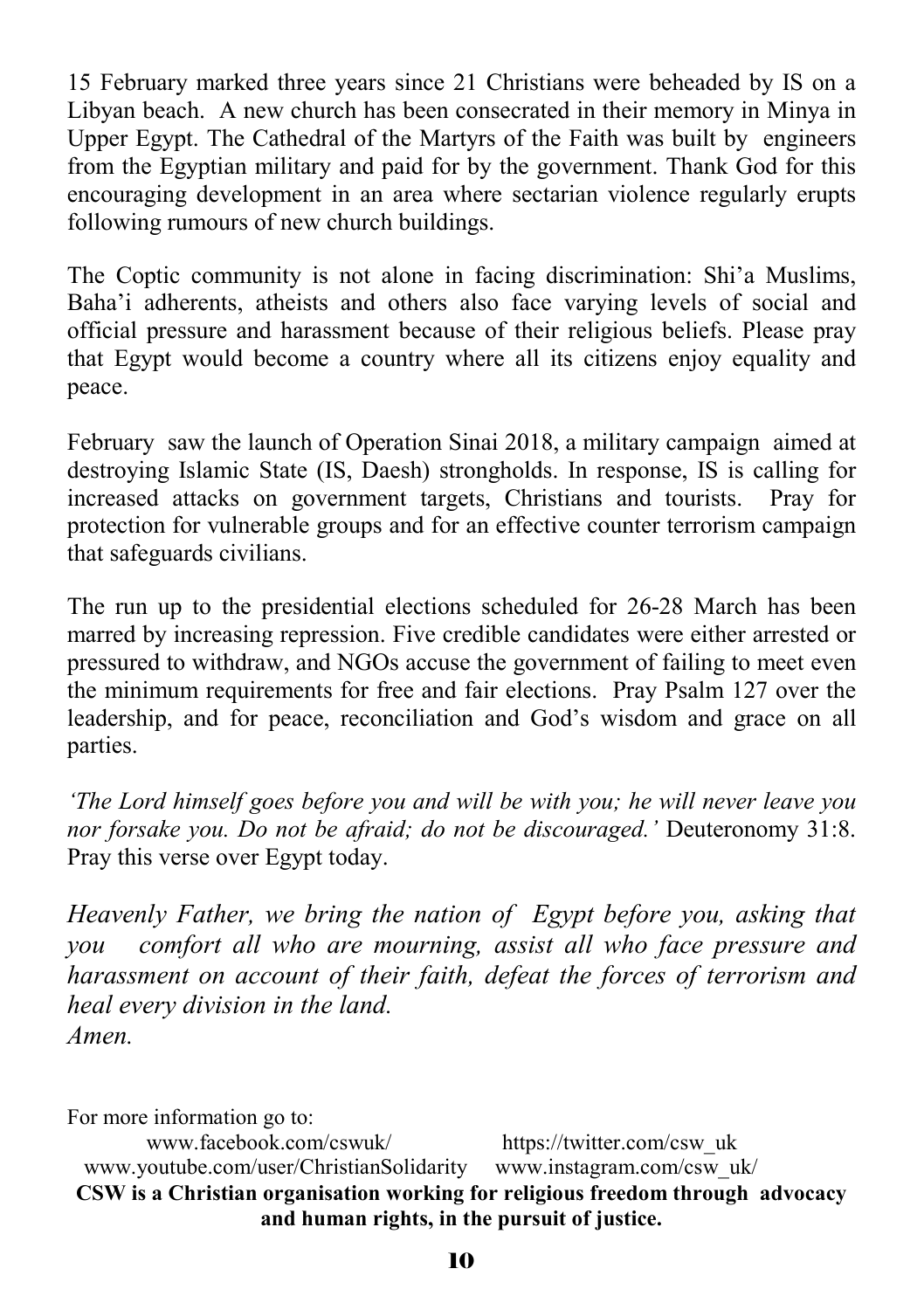

8.00pm Women's Day of Prayer service at Wimbledon Salvation Army Church, 109 Kingston Road, SW19 1LT

| Sun      | $\overline{4}$ | 10.30am                  | Baptism of Harry James Bucknell and<br>Holy Communion led by Rev Paul Timmis |
|----------|----------------|--------------------------|------------------------------------------------------------------------------|
| Tue      |                | 6 10.30am-noon<br>8.00pm | Coffee and Chat<br>Time for Prayer                                           |
| Fri      | 9              | 12.30pm                  | Luncheon Club                                                                |
| Sun      | 11             | 10.30am                  | Morning Service led by Rev Margaret Adams                                    |
| Tue      |                | 13 10.30am-noon          | Coffee and Chat                                                              |
|          |                | 8.00pm                   | Time for Prayer                                                              |
| Sun $18$ |                | 10.30am                  | Café Worship led by Tim & Caroline's<br>House Group                          |
|          |                | Tues 20 10.30am-noon     | Coffee and Chat                                                              |
|          |                | 7.30 <sub>pm</sub>       | Men's Supper Club - Keith Penny -<br>History along the 152 Bus Route         |
|          |                | 8.00pm                   | Time for Prayer                                                              |
| Fri      | 23             | 12.30 <sub>pm</sub>      | Luncheon Club                                                                |
| Sat      | 24             | 10.30am                  | Big Brunch                                                                   |
| Sun $25$ |                | 10.30am                  | Palm Sunday Service led by Viv Newitt                                        |
|          |                | 6.30pm                   | Communion Service led by Rev Margaret Adams                                  |
|          |                | Tue 27 10.30am-noon      | Coffee and Chat                                                              |
|          |                | 8.00pm                   | Time for Prayer                                                              |
| Thurs 29 |                |                          | Maundy Thursday                                                              |
| Fri      | 30             |                          | Good Friday                                                                  |

*Please refer to the Website (www.martinway.org.uk) or Weekly Notice Sheet for any additional information*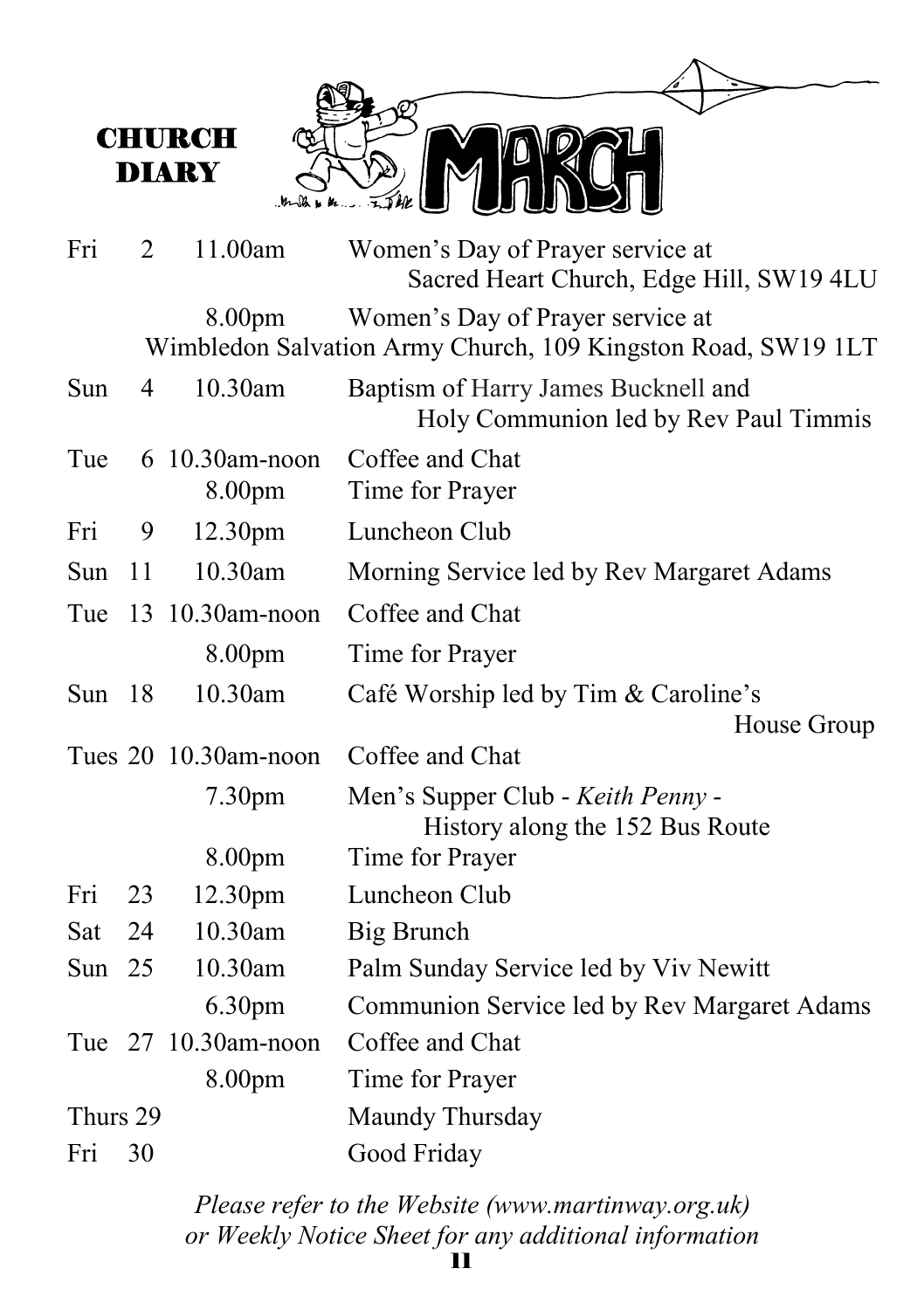We wish all of those who celebrate a birthday in March a very

> *Happy Birthday*  and especially to:

**Ruby Day on 3rd March Matthew Loft on 9th March**



#### LAST CHANCE FOR A BIG BRUNCH!

 $\longrightarrow$  < 0 >  $\longrightarrow$ 



The last Big Brunch of Winter is on **Saturday, 24th March,** serving from 10.30am until 1pm.

Come along and enjoy a full English breakfast including coffee/tea, fruit juice and toast for £4. You'll also be supporting our youngsters

for their trip to Spring Harvest 2018.

Some additional thoughts to follow in life all the time

 $\leq 0$  >  $\leq$ 

- Often when we lose hope and think this is the end, God smiles from above and says, "Relax, my dearest, it's just a bend, not the end!"
- When God solves your problems, you have faith in His abilities; when God doesn't solve your problems, He has faith in your abilities.
- When you pray for others, God listens to you and blesses them; Sometimes, when you are safe and happy, remember that someone has prayed for you.
- Worrying does not take away tomorrow's troubles, it takes away today's peace.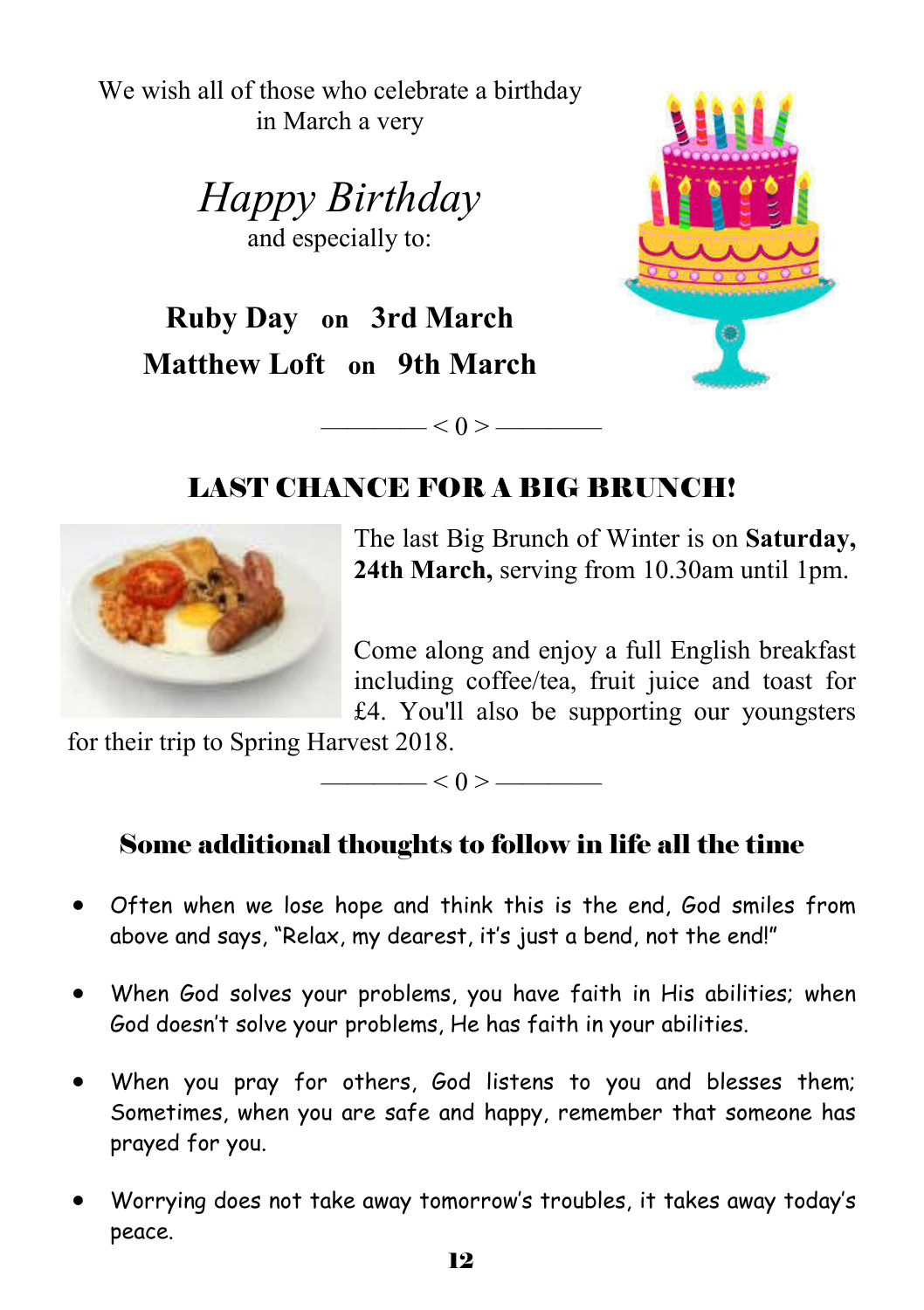

**Friday 2nd March 2018**

11:00am

#### **Sacred Heart Church, Edge Hill, SW19 4LU**

5 minutes walk from 57/131 and 200 bus routes About 20 minutes walk from Wimbledon Station

8:00pm

#### **Wimbledon Salvation Army Church**

109 Kingston Road, SW19 1LT

*Refreshments are served after each service. Men, Women and Children Welcome!*

www.wwdp.org.uk and the Registered Charity Number 233242

Items for the **April Newsletter** should be with Andrew Fox, (email: roife@hotmail.co.uk) by **Sunday 18th March** at the latest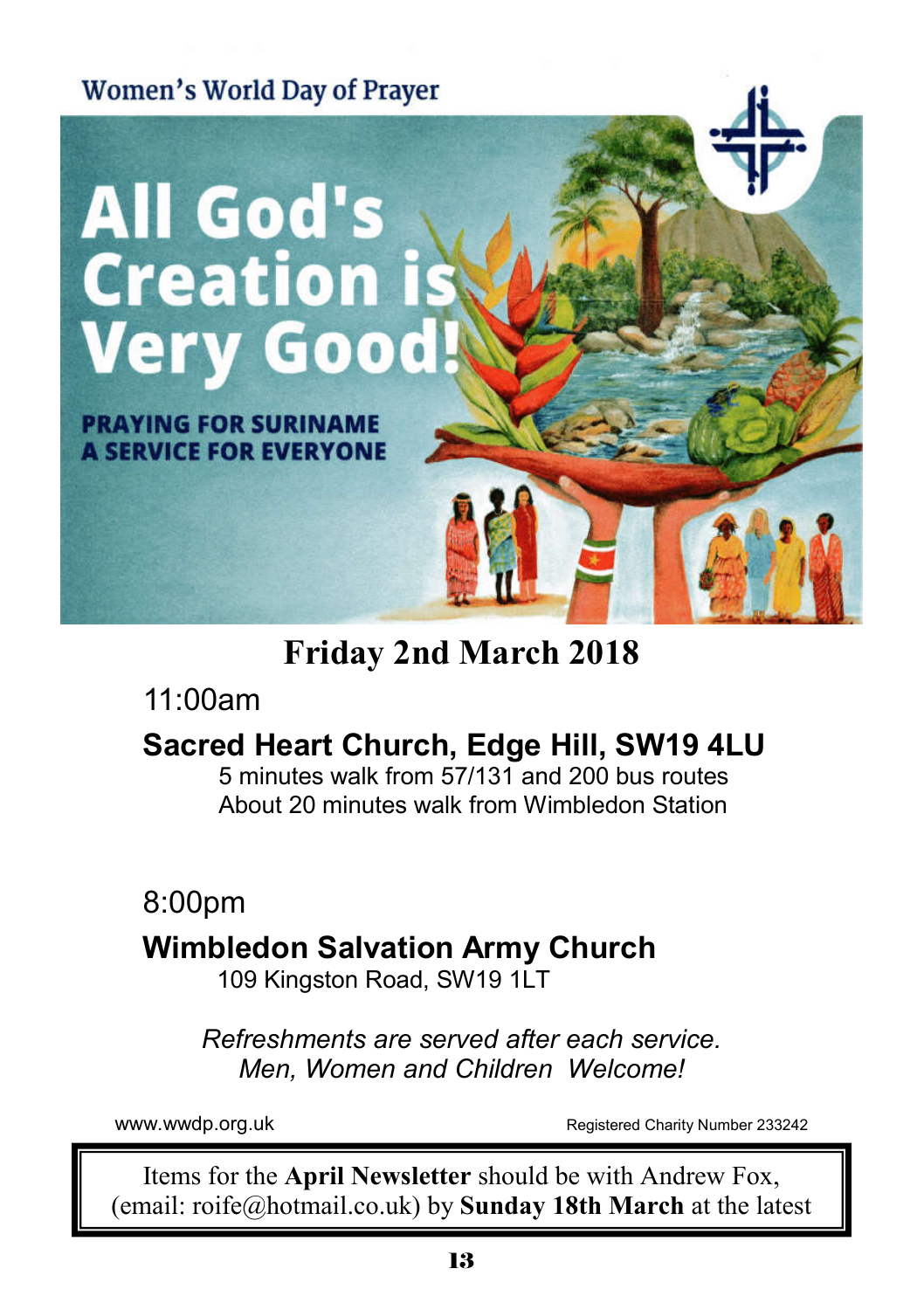## Are you looking for a part-time or full-time income? We are Recruiting



**We are looking for:**

**-The employed looking for additional PART-TIME income**

- **The unemployed looking for FULL-TIME employment.**
- **Retired/looking into retirement with no hope of enough retirement income.**
- **Mothers at home who want to look after their children and want a steady income.**
- **Graduates/undergraduates with no employment and no work experience.**

**- Students who fear huge students loan debts after graduation.**



**For further information contact: Mike: 07956 369579 www.mof.flp.com**

**www.iforevercare.com**